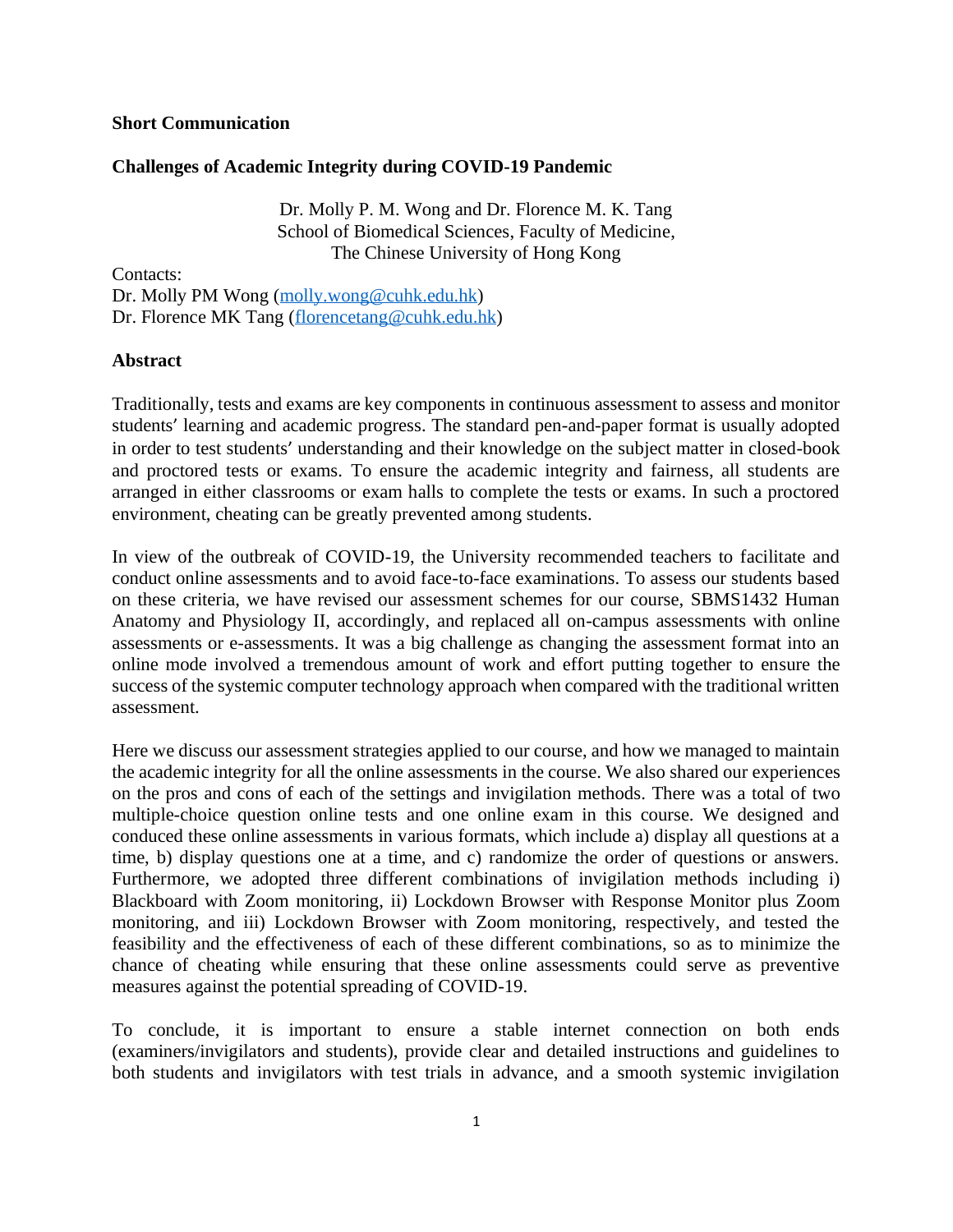process. These online assessments in our course were conducted effectively without any misconduct or bad behaviors of students.

Keywords: academic integrity, cheating, e-assessment, remote invigilation, Lockdown Browser, Response Monitor and Zoom Monitoring

#### **Introduction**

In view of the outbreak of COVID-19, the University recommended teachers to facilitate and conduct online assessments and to avoid face-to-face examinations. Traditionally, tests and examination are key components in continuous assessment to assess and monitor students' learning and academic progress (Taylor, 1994). The standard pen-and-paper format is usually adopted in order to test students' understanding and their knowledge on the subject matter in closed-book and proctored tests, assessments or examinations as a reflection of their learning progress in terms of grading (Maclellan, 2001). To ensure academic integrity and fairness, all students are arranged in either classrooms or exam halls to complete the tests or exams with physical invigilation. However, we had not had prior experiences in the set up and facilitation of full e-assessment and remote invigilation in this course in the past.

Regarding academic integrity, students are required to be educated and commit its value including honesty, trust, fairness, respect, and responsibility as whole person development for the intellectual honesty and competency of their career paths in the community (Fundamental, 1999). Even though students entirely understand the consequences of cheating and any other forms of unethical misconduct which may result in punishment and penalties, they may choose to commit such academic dishonesty especially cheating in tests or exam during their university life. Cheating remains a common problem in schools and universities including the problem of authentication (O'Malley & Roberts, 2012). Those students involved might think that cheating would not be caught easily and they might have experienced a lot of stress in study and choose to commit such misconduct in order to get a passing grade (Franklyn-Stokes & Newstead, 1995). Using computer technology for e-assessment in such a proctored environment, teachers must alter the assessment protocol to prevent students from any violation of academic integrity, i.e. the cheating behavior, to maintain the quality of education in our University (Buzzetto-More & Alade, 2006).

To assess our students based on the criteria recommended by the University, we revised our assessment schemes for our course, SBMS1432 Human Anatomy and Physiology II, accordingly, and replaced all on-campus assessments with online assessments. It was a big challenge as changing the assessment format into an online mode involved a tremendous amount of work and effort putting together to ensure the success of the systemic computer technology approach when compared with the traditional written assessment. We investigated on the feasibility and effectiveness of the revised assessment methods and how to maintain the academic integrity for the online assessments in the course, SBMS1432, Human Anatomy and Physiology II with a class size of about 70 students.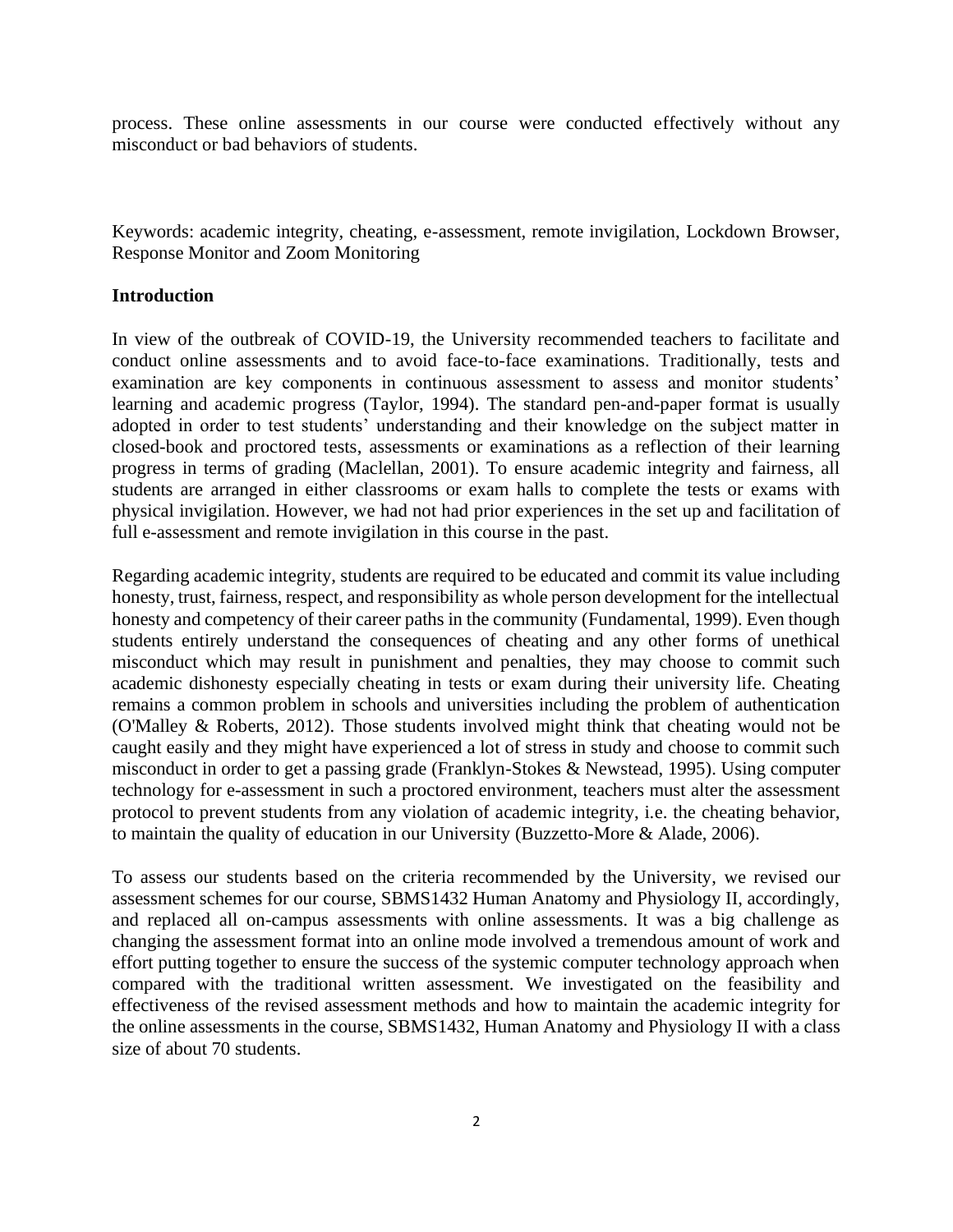# **Methodology**

During the period from mid-February to mid-May in the second term, we set a total of two multiple-choice question online tests and one online examination in this course. We designed and conduced these online assessments in various formats using the Blackboard platform, which include:

- a) display all questions at a time,
- b) display questions one at a time (trial test only), and
- c) randomize the order of questions or answers and display all questions at a time.

Furthermore, we adopted three different combinations of remote invigilation methods including:

- i) Blackboard with Zoom monitoring,
- ii) Lockdown Browser with Response Monitor plus Zoom monitoring, and
- iii) Lockdown Browser with Zoom monitoring, respectively

### **Results**

We analyzed the various computer-based test formats and different combinations of remote invigilation methods of the online assessments and a summary is listed in Table 1 below.

|                                                     |  | Table 1: Comments and teachers' feedback for the display of the online tests and exams via |  |  |  |  |  |  |  |  |  |
|-----------------------------------------------------|--|--------------------------------------------------------------------------------------------|--|--|--|--|--|--|--|--|--|
| Blackboard and various remote invigilation methods. |  |                                                                                            |  |  |  |  |  |  |  |  |  |

| e-Assessment<br>Display<br>Format |                                       | <b>Comments and Feedback</b>                                                                                                                                                                                                                                                                                                                                                          | Remote<br>Invigilation<br>Method      | <b>Comments and Feedback</b>                                                                                                                                                                                                                                                                                                                                                                                                                                                                     |
|-----------------------------------|---------------------------------------|---------------------------------------------------------------------------------------------------------------------------------------------------------------------------------------------------------------------------------------------------------------------------------------------------------------------------------------------------------------------------------------|---------------------------------------|--------------------------------------------------------------------------------------------------------------------------------------------------------------------------------------------------------------------------------------------------------------------------------------------------------------------------------------------------------------------------------------------------------------------------------------------------------------------------------------------------|
| 1.                                | Display all<br>questions<br>at a time | e-Assessment process was<br>conducted smoothly with good<br>WiFi connection at both the<br>invigilators' and examiners'<br>side and the students' side;<br>Most students with good WiFi<br>support completed the online<br>test successfully, but a couple<br>of students with poor WiFi<br>connection showed "freeze"<br>screens and cheating behaviors<br>were therefore suspected. | Blackboard<br>with Zoom<br>monitoring | Synchronous remote invigilation;<br>Teachers may give warnings to those<br>students who are suspicious during<br>the online test in the corresponding<br>breakout rooms in Zoom meeting<br>and invigilation can be conducted<br>via webcam;<br>Suspected cases were resolved with<br>the help and support from ITSC as<br>the students involved were proven to<br>have unstable network connection<br>during the time of "freeze" screens<br>based on the data and analyses<br>provided by ITSC. |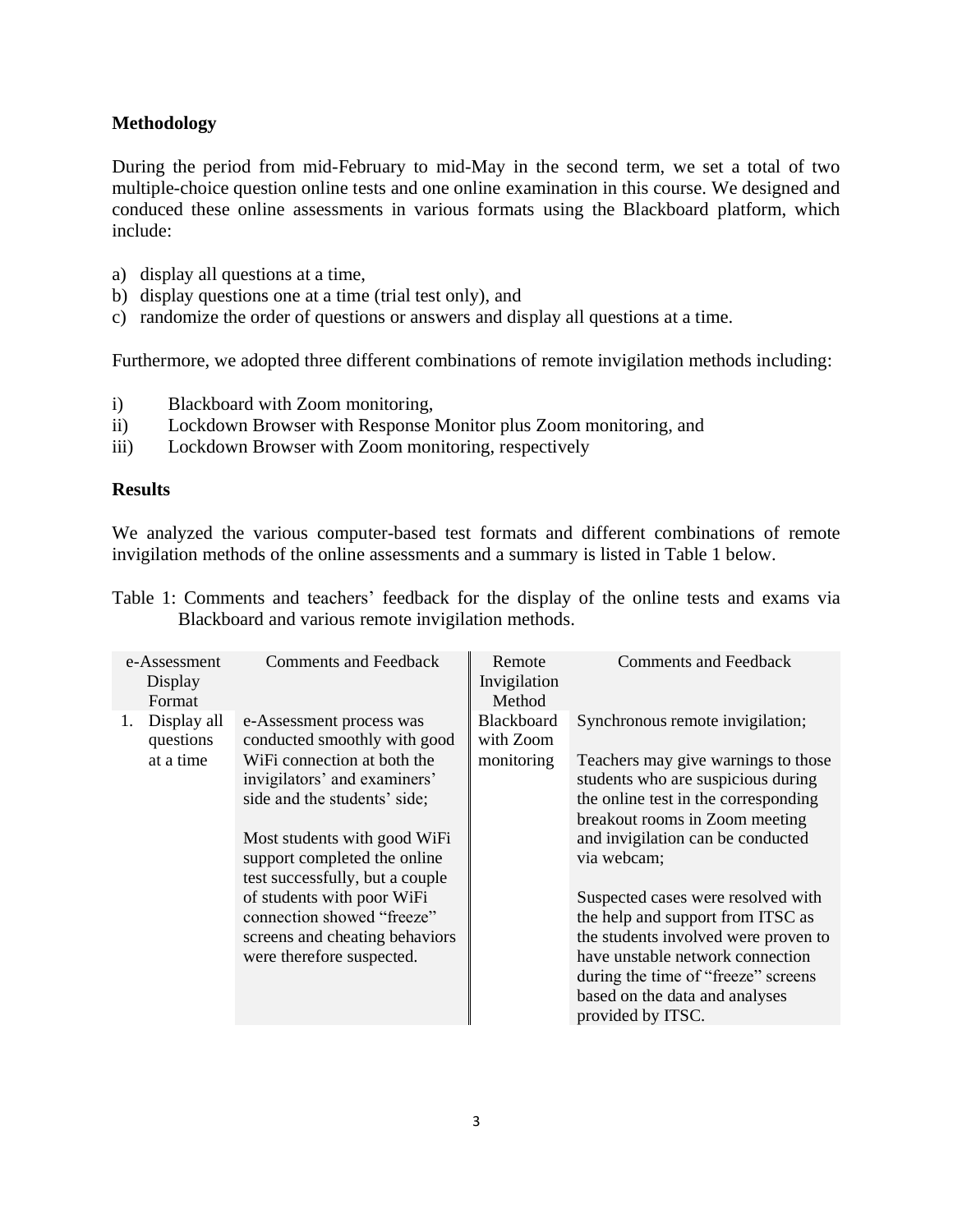| 2. | Display<br>questions<br>one at a<br>time (Trial<br>test only)                                           | e-Assessment process might<br>have problems (e.g. "freeze"<br>screens) when WiFi connection<br>was poor.                                                                                                                                      | Lockdown<br><b>Browser</b><br>with<br>Response<br>Monitor                            | Asynchronous remote invigilation;<br>Response Monitor could alert<br>teachers by "flagging" those<br>suspected cases and classifying them<br>as high, medium and low suspicious<br>levels;<br>A few suspected cases were detected<br>and further investigated;<br>Teachers could investigate the cases<br>by watching the videos that captured<br>students' face and environments.                                                                                                                                                                                                                                 |
|----|---------------------------------------------------------------------------------------------------------|-----------------------------------------------------------------------------------------------------------------------------------------------------------------------------------------------------------------------------------------------|--------------------------------------------------------------------------------------|--------------------------------------------------------------------------------------------------------------------------------------------------------------------------------------------------------------------------------------------------------------------------------------------------------------------------------------------------------------------------------------------------------------------------------------------------------------------------------------------------------------------------------------------------------------------------------------------------------------------|
| 3. | Display all<br>questions<br>at a time                                                                   | e-Assessment process was<br>conducted smoothly with good<br>WiFi connection at both the<br>invigilators' and examiners'<br>side and the students' side;<br>Most students with good WiFi<br>support completed the online<br>test successfully. | Lockdown<br><b>Browser</b><br>with<br>Response<br>Monitor<br>plus Zoom<br>monitoring | Synchronous remote invigilation;<br>Teachers may also give warnings to<br>those students who are suspicious<br>during the online test in the<br>corresponding breakout rooms in<br>Zoom meeting and invigilation can<br>be additionally conducted via<br>webcam;<br>A few students had problems with<br>Response Monitor (e.g. failed to be<br>detected by the camera or failed to<br>complete the environment check<br>process and thus were unable to<br>enter the test) and an alternative<br>invigilation method was arranged for<br>them with Zoom monitoring;<br>No cheating or suspected cases<br>observed. |
| 4. | Randomize<br>the order<br>of<br>questions<br>or answers<br>and<br>display all<br>questions<br>at a time | e-Assessment process was<br>conducted smoothly with good<br>WiFi connection at both the<br>invigilators' and examiners'<br>side and the students' side;<br>All students completed the<br>online exam successfully.                            | Lockdown<br><b>Browser</b><br>with Zoom<br>monitoring                                | Synchronous remote invigilation;<br>Teachers may give warnings to those<br>students who are suspicious during<br>the online test in the corresponding<br>breakout rooms in Zoom meeting<br>and invigilation can be conducted<br>via webcam;<br>No cheating or suspected cases<br>observed.                                                                                                                                                                                                                                                                                                                         |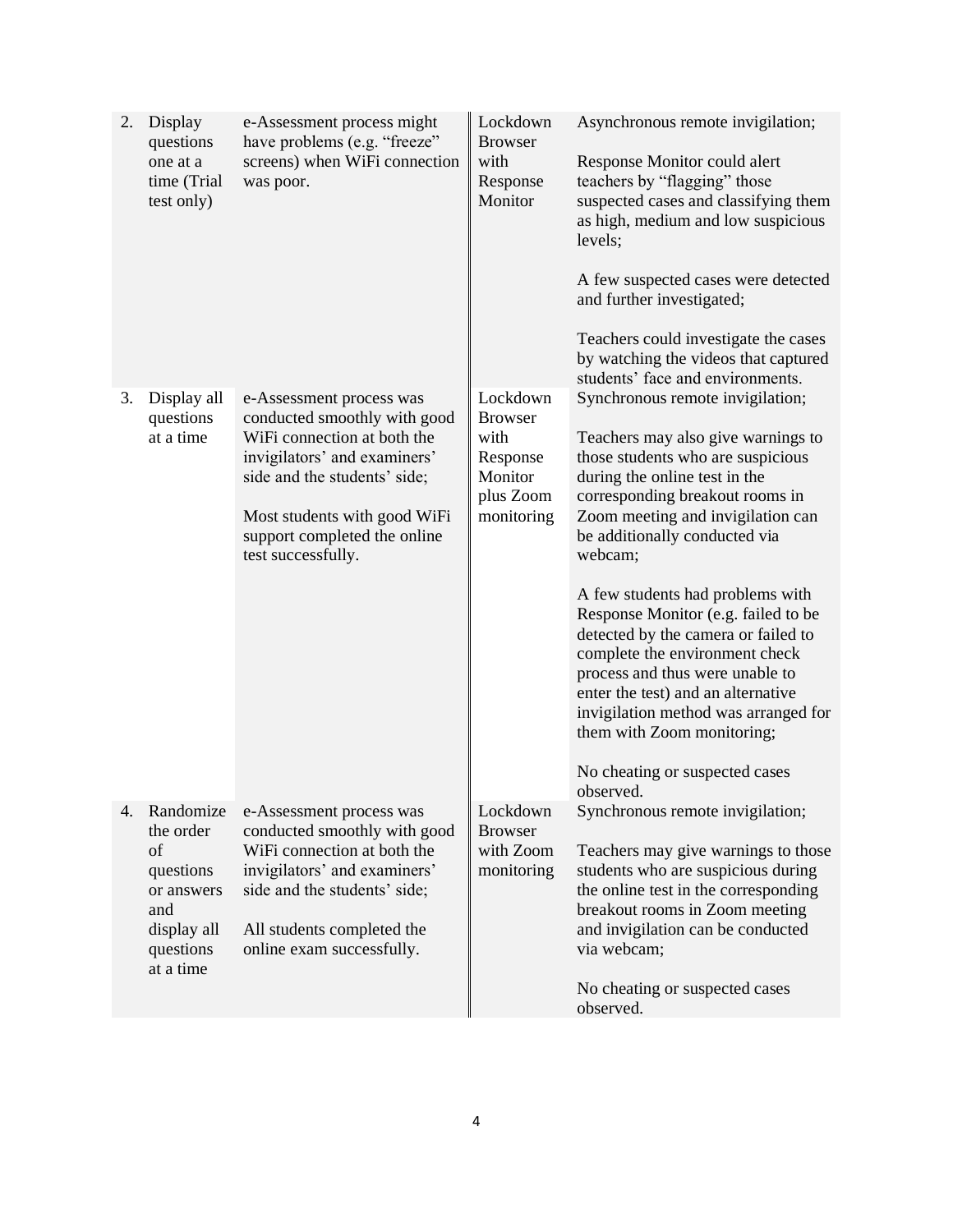## **Discussion**

Due to the current COVID-19 pandemic situation with the restriction of social distancing, the online assessments must be conducted to replace face-to-face examinations till the end of Term 2. However, a number of research reported that students conducted cheating, plagiarized website content, or sought illegal help in the absence of a secured and validated invigilation system (Apampa, Wills, & Argles, 2010). Therefore, we investigated whether the combination of the video conferencing system (e.g. Zoom meeting), the Lockdown Browser system (e.g. Response Lockdown Browser) and/or the biometric system (e.g. Response Monitor) could be arranged in order to provide a secured and proctored environment for the online assessments in this course.

After having tested and analyzed the feasibility and the effectiveness of each of these formats and different combinations of invigilation methods of the online assessments, we found that there were pros and cons in any of these methods as discussed in Table 2 and Table 3.

|    | <b>Assessment Display</b><br><b>Formats</b>                                                    | Pros                                                                                      | Cons                                                                                                                                                                 |  |  |
|----|------------------------------------------------------------------------------------------------|-------------------------------------------------------------------------------------------|----------------------------------------------------------------------------------------------------------------------------------------------------------------------|--|--|
|    | Display all questions at<br>a time                                                             | Allow students to go back easily to<br>review and modify their answers.                   | Students may capture all questions<br>and save for future use or any other<br>purposes.                                                                              |  |  |
|    | 2. Display questions one at<br>a time (Trial test only)                                        | Can prevent students to capture all<br>questions for future use or any<br>other purposes. | Students cannot go back easily (or<br>are prohibited) to review and<br>modify their answers.                                                                         |  |  |
| 3. | Randomize the order of<br>questions or answers<br>all<br>display<br>and<br>questions at a time | Can prevent students to share their<br>answers with one another.                          | Teachers may need time and/or<br>have difficulties in tracking the<br>questions<br>when<br>or<br>answers<br>students have<br>questions<br><sub>or</sub><br>problems. |  |  |

Table 2: Comparing the pros and cons of various formats displayed in the online assessments:

Table 3: Comparing the pros and cons of different combinations of invigilation methods of the online assessments:

| Invigilation<br><b>Methods</b>           | <b>Pros</b>                                                                                                                                                                                              | Cons                                                                                                                                                                                                                                                                       |
|------------------------------------------|----------------------------------------------------------------------------------------------------------------------------------------------------------------------------------------------------------|----------------------------------------------------------------------------------------------------------------------------------------------------------------------------------------------------------------------------------------------------------------------------|
| 1. Blackboard<br>with Zoom<br>Monitoring | Invigilators may give warnings to those<br>students who are suspicious during the<br>online test in the corresponding breakout<br>rooms in Zoom meeting and invigilation can<br>be conducted via webcam. | Students may surf other browsers and<br>contents in other computer folders<br>during the online test;<br>Two teachers and one administrative<br>staff as invigilators only – one in<br>each of the breakout rooms in Zoom.<br>May need extra support if problems<br>arise. |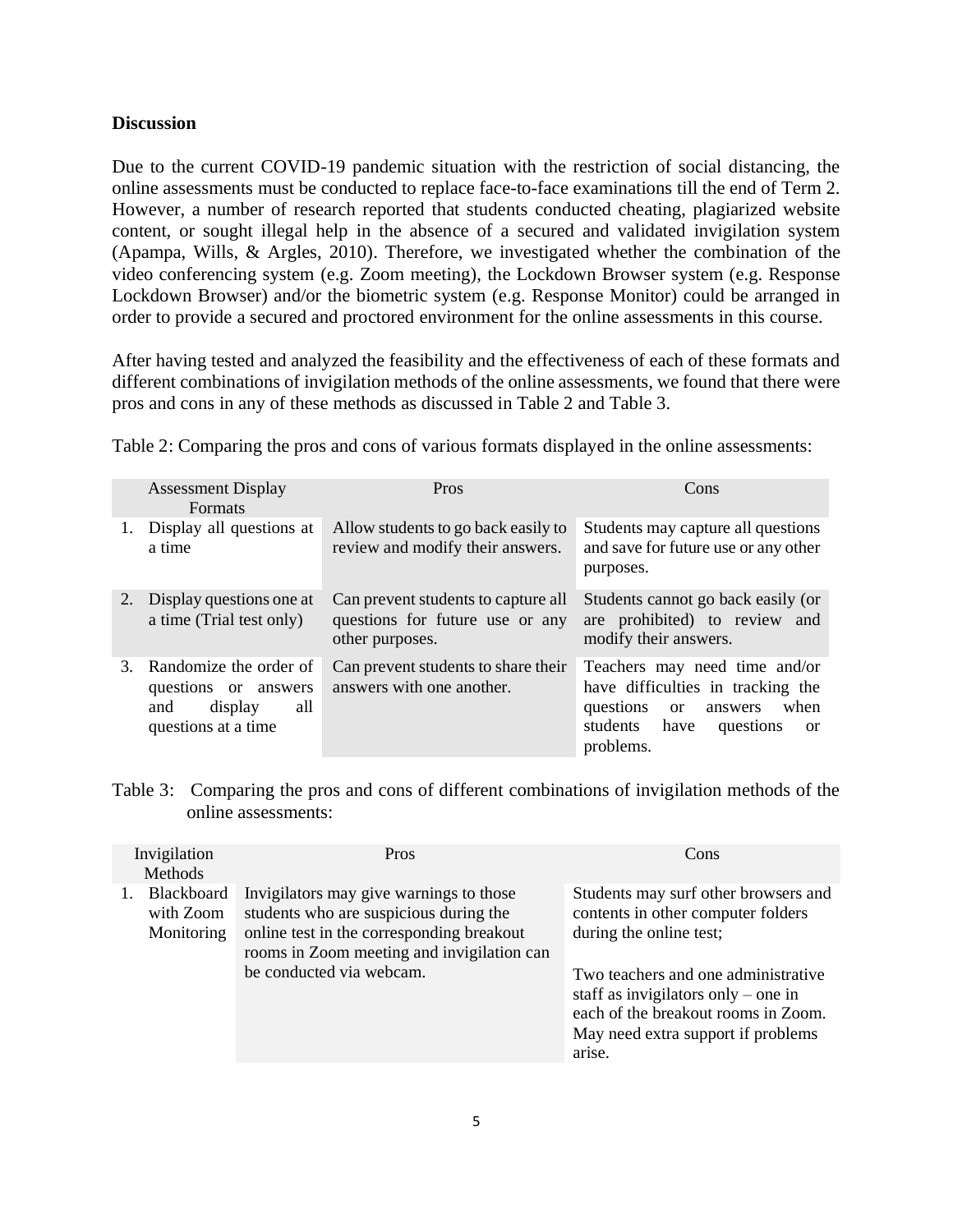| 2. | Lockdown<br><b>Browser</b><br>with<br>Response<br>Monitor<br>(Trial test<br>only)    | Students cannot surf other browsers or<br>contents in computer folders by<br>implementing the Lockdown Browser in the<br>online test;<br>Any suspected students will receive<br>warnings if he/she has some head/face<br>movements while performing the online test<br>as Response Monitor can detect any<br>suspicious movements and the test processes<br>are recorded down in videos and<br>automatically classified as high, medium and<br>low risk levels;<br>No remote invigilation is required.                                                                    | The test may be interrupted if the<br>internet is unstable;<br>Students may be blocked from<br>attempting the online assessment if<br>they cannot fulfill the pre-tasks (e.g.<br>environment check, whole face<br>detection and photo taking, etc.)<br>required by the Response Monitor.                                                                                                                                                                                                                                                                                                                                                                 |
|----|--------------------------------------------------------------------------------------|---------------------------------------------------------------------------------------------------------------------------------------------------------------------------------------------------------------------------------------------------------------------------------------------------------------------------------------------------------------------------------------------------------------------------------------------------------------------------------------------------------------------------------------------------------------------------|----------------------------------------------------------------------------------------------------------------------------------------------------------------------------------------------------------------------------------------------------------------------------------------------------------------------------------------------------------------------------------------------------------------------------------------------------------------------------------------------------------------------------------------------------------------------------------------------------------------------------------------------------------|
| 3. | Lockdown<br><b>Browser</b><br>with<br>Response<br>Monitor<br>plus Zoom<br>monitoring | Students cannot surf other browsers or<br>contents in computer folders by<br>implementing the Lockdown Browser;<br>Students are divided into small groups in<br>breakout rooms in Zoom meeting and<br>invigilation can be conducted via webcam;<br>Any suspected student will be given<br>warnings if he/she has some head/face<br>movements while performing the online test<br>as Response Monitor can detect any<br>suspicious movements and the test processes<br>are recorded down in videos and<br>automatically classified as high, medium and<br>low risk levels. | The test can be interrupted if the<br>internet is unstable;<br>Students may be interrupted by other<br>students who use their microphones<br>to communicate with the invigilators<br>via Zoom when they encounter<br>problems in the Lockdown Browser;<br>Students may be blocked from<br>attempting the online assessment if<br>they cannot fulfill the pre-tasks (e.g.<br>environment check, whole face<br>detection and photo taking, etc.)<br>required by the Response Monitor;<br>Two teachers and one administrative<br>staff as invigilators only – one in<br>each of the breakout rooms in Zoom.<br>May need extra support if problems<br>arise. |
| 4. | Lockdown<br><b>Browser</b><br>with Zoom<br>monitoring                                | Students are divided into small groups in the<br>breakout rooms in Zoom meeting and<br>invigilation can be conducted via webcam;<br>Students cannot surf other browsers or<br>contents in computer folders by using the<br>Lockdown Browser;<br>Three teachers and three administrative staffs<br>as invigilators and examiners – one of each<br>in each of the breakout rooms in Zoom with<br>sufficient support throughout the online<br>exam.                                                                                                                          | Students are instructed to use "Chat<br>Room" function only to<br>communicate with invigilators to<br>avoid disturbance of other students<br>during the online exam, but an<br>emergency hotline will be given in<br>case problems arise.                                                                                                                                                                                                                                                                                                                                                                                                                |